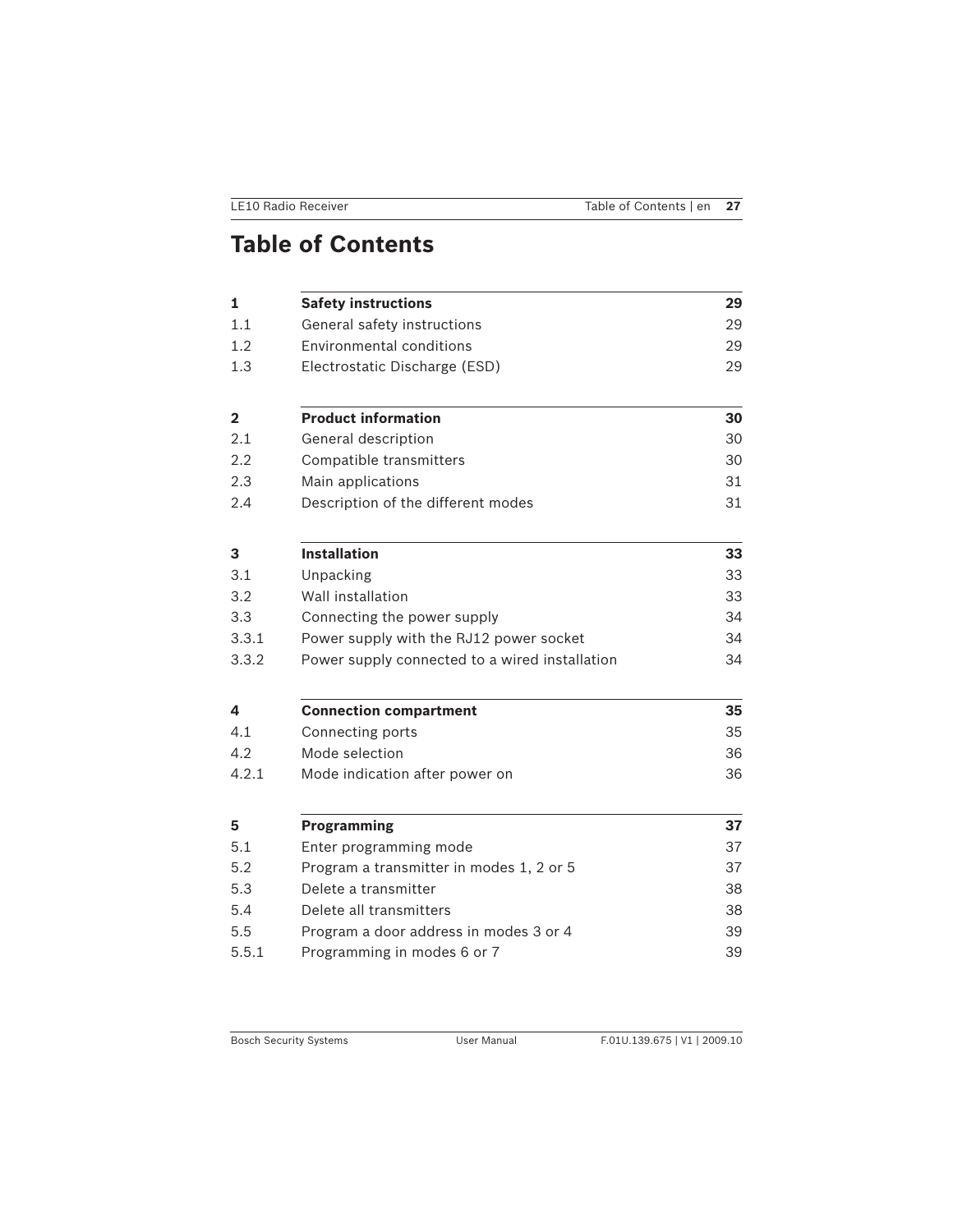| 28 en   Table of Contents | <b>LE10 Radio Receiver</b> |
|---------------------------|----------------------------|

| 6                       | <b>Operation</b>                                                | 40             |  |
|-------------------------|-----------------------------------------------------------------|----------------|--|
| 6.1                     | Standby mode                                                    | 40             |  |
| 6.1.1                   | Standby with no transmitter programmed                          |                |  |
| 6.1.2                   | Standby with at least one transmitter programmed                | 40             |  |
| 6.2                     | Normal mode (modes 1 and 2)                                     | 40             |  |
| 6.2.1                   | Activation of a transmitter in normal mode                      | 40             |  |
| 6.3                     | Dementia (mode 3)                                               | 41             |  |
| 6.3.1                   | Activation of a S371 Wristband Transmitter                      | 41             |  |
| 6.3.2                   | Detection of a S37E Wristband Transmitter alone                 | 41             |  |
| 6.3.3                   | Detection of a S37L Wristband Transmitter with a S37E Wristband |                |  |
|                         | Transmitter nearby                                              | 42             |  |
| 6.4                     | Dementia with Accompany (mode 4)                                | 42             |  |
| 6.4.1                   | Activation of a S37L Wristband Transmitter                      |                |  |
| 6.5                     | Remote control (mode 5)                                         | 43             |  |
| 6.5.1                   | Activation of a programmed transmitter                          | 43             |  |
| 6.5.2                   | Activation of a programmed transmitter with a battery-low       |                |  |
|                         | message or with a new battery                                   | 43             |  |
| 6.6                     | Open receiver (modes 6 and 7)                                   | 43             |  |
| 6.6.1                   | Activation of a transmitter in the reception range              | 43             |  |
| 6.7                     | Daily messages in modes 1, 2 or 5                               | 44             |  |
| 6.7.1                   | Daily message with battery-low signal                           | 44             |  |
| 6.7.2                   | Reset of a battery-low indication with button T1                | 44             |  |
| $\overline{\mathbf{z}}$ | <b>Maintenance</b>                                              | 45             |  |
| 7.1                     | Cleaning                                                        | 45             |  |
| ר ד                     | $C + \alpha$                                                    | $\Lambda \Box$ |  |

| 7.1   | Cleaning                      | 45 |
|-------|-------------------------------|----|
| 7.2   | Storage                       | 45 |
| 7.2.1 | Short term storage conditions | 45 |
| 7.2.2 | Long term storage conditions  | 45 |
| 7.3   | Disposal                      | 45 |
|       |                               |    |

### **8 Technical data 46**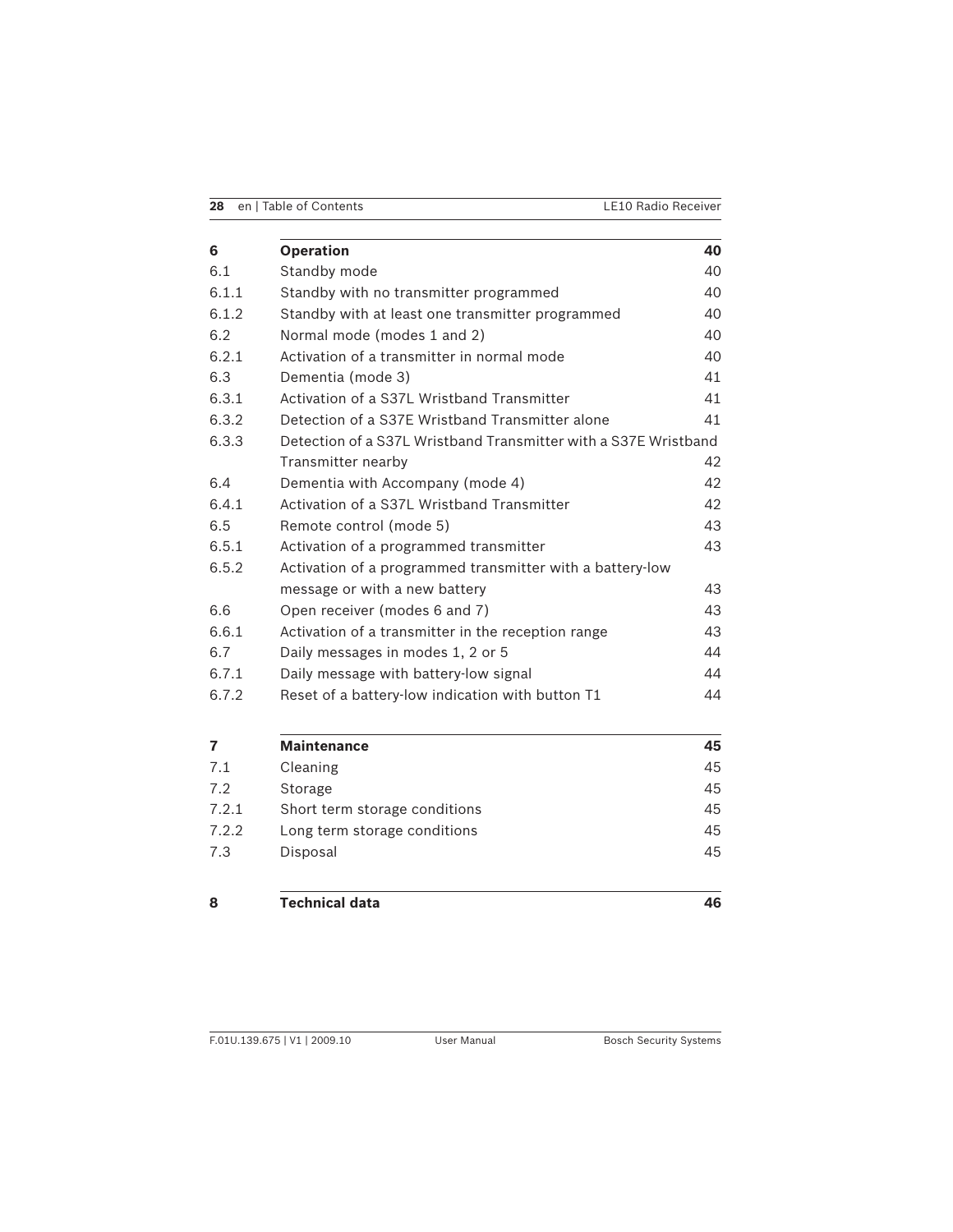# **1 Safety instructions**

# **1.1 General safety instructions**

Installation and initial operation should only be carried out by trained service personnel.

# **1.2 Environmental conditions**

The LE10 Radio Receiver must not be located near a water tap or any other source of water. The electrical safety of the LE10 Radio Receiver is only guaranteed if the electrical installation is in accordance with the national regulations and if this installation works properly. The LE10 Radio Receiver may not be used in buildings prone to fire and explosion hazards. The LE10 Radio Receiver may not be used under exposure to direct sunlight, to heat, to dust or to an excessive humidity (only use the equipment in a clean environment).

# **1.3 Electrostatic Discharge (ESD)**



The LE10 Radio Receiver contains highly sensitive electronic components. It should be opened only in an **ESD** protected environment with respect to the following precautions. Discharge yourself from electrostatic loads by touching a grounded conductive surface before opening the unit. Avoid touching conductive parts inside the LE10 Radio Receiver if not absolutely necessary.

Bosch Security Systems User Manual F.01U.139.675 | V1 | 2009.10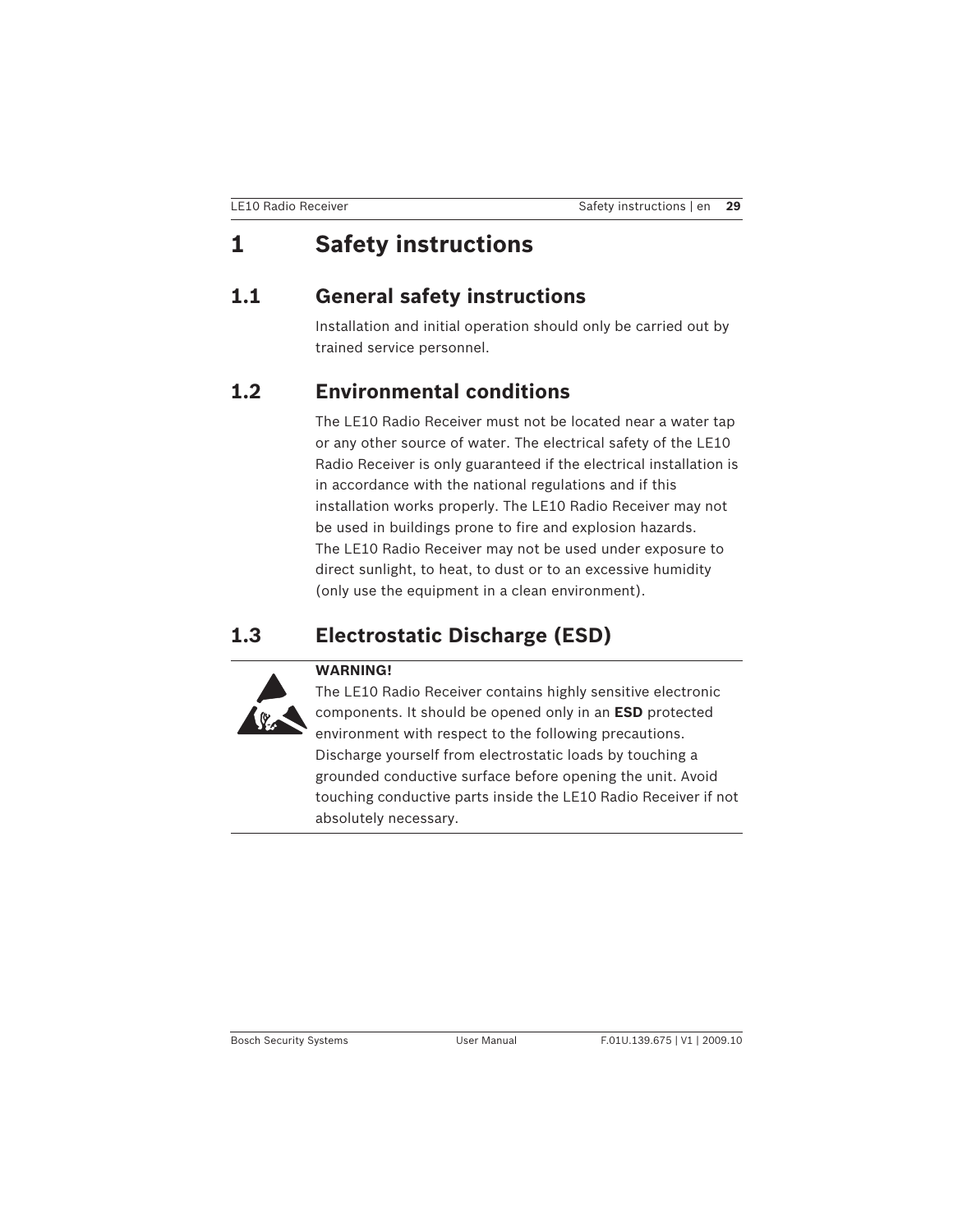# **2 Product information**

# **2.1 General description**

The LE10 Radio Receiver is designed to receive radio signals from different Bosch radio transmitters at the frequency of 434.01 MHz. After receiving radio signals from either programmed or not programmed wireless transmitters, the LE10 Radio Receiver reacts by activating its two green and red LEDs and by switching relay outputs of two relays.



Figure 2.1 Front view of the LE10 Radio Receiver

# **2.2 Compatible transmitters**

All of the following Bosch wireless transmitters are compatible with the LE10 Radio Receiver:

- S37 Wristband Transmitters
- S37L Wristband Transmitters with Locating function
- S37E Wristband Transmitters with Accompany function
- S35 Pendant Transmitters
- ManDown Detectors
- RAC Wireless Contact
- Wireless Smoke Detectors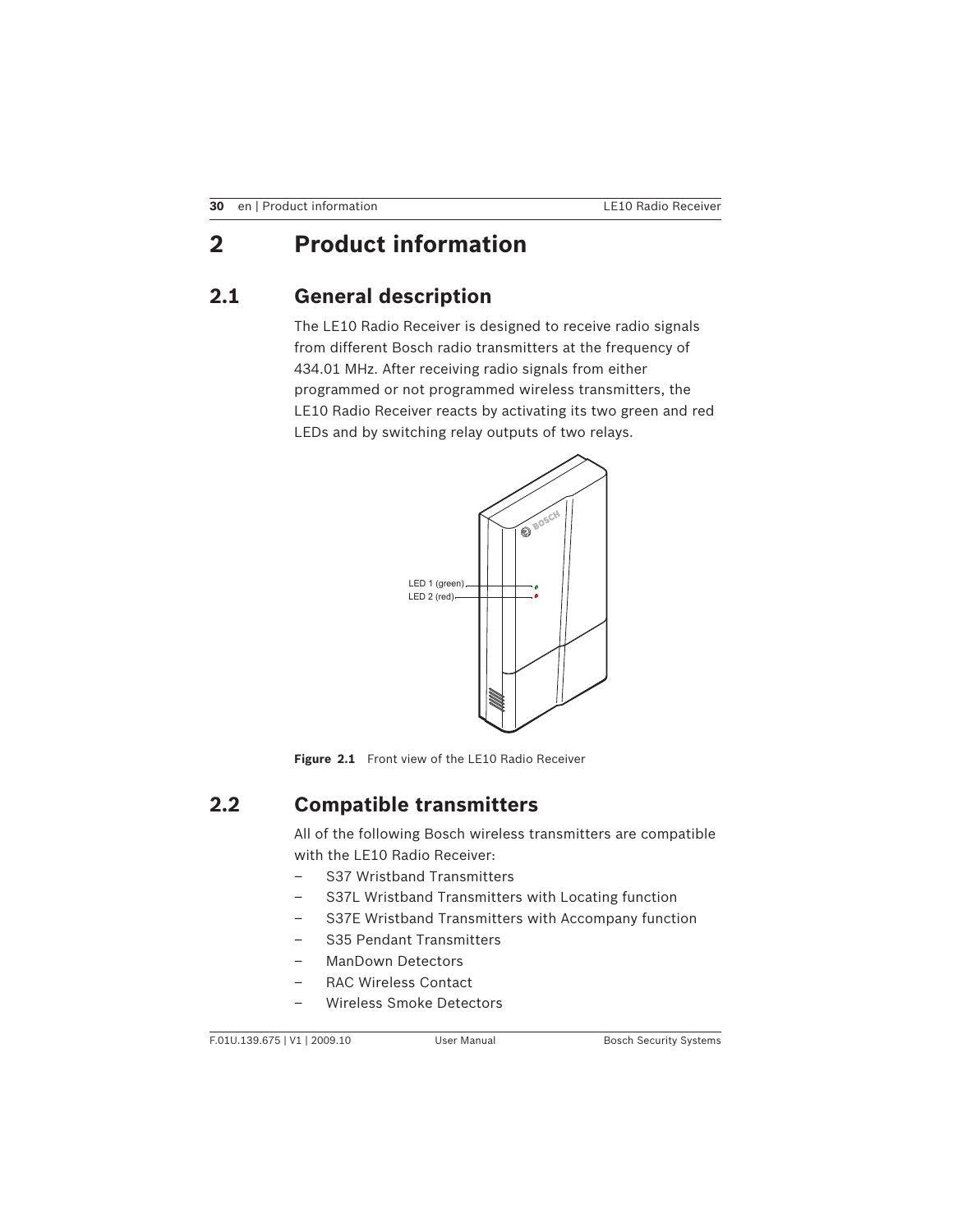# **2.3 Main applications**

**LE10 Radio Receiver as small stand alone call system** After receiving a radio signal from a programmed radio transmitter, the relay output switches a siren or a lamp to indicate locally a wireless call.

### **LE10 Radio Receiver connected to a nurse call system via relay contact**

After receiving a radio signal from a programmed radio transmitter, the relay will be switched. This relay output is connected to a wired nurse call system by wire and hereby a call will be generated or forwarded.

**LE10 Radio Receiver as part of a NurseCall dementia system** After receiving a signal from a dementia transmitter, the relay will be activated to close a monitored door.

# **2.4 Description of the different modes**

| <b>Mode</b>    | <b>Name</b>        | <b>Description</b>                             |  |
|----------------|--------------------|------------------------------------------------|--|
| 1              | Normal             | 20 wireless transmitters can be                |  |
|                |                    | programmed. Calls are indicated by LED 2       |  |
|                |                    | and Relay 1. A battery-low signal is indicated |  |
|                |                    | by LED 2 and Relay 2.                          |  |
| $\mathfrak{D}$ | Normal, with LED 2 | The same functions as in mode 1 are            |  |
|                | deactivated at     | available, except for the battery-low signal   |  |
|                | battery-low        | which is not indicated by LED 2, but only by   |  |
|                | indication         | Relay 2.                                       |  |
| $\mathcal{R}$  | Dementia           | The S37L and S37E wireless transmitters are    |  |
|                |                    | detected. Relay 1 can be used to lock a        |  |
|                |                    | monitored door. Relay 2 can be used to         |  |
|                |                    | interrupt a monitoring loop.                   |  |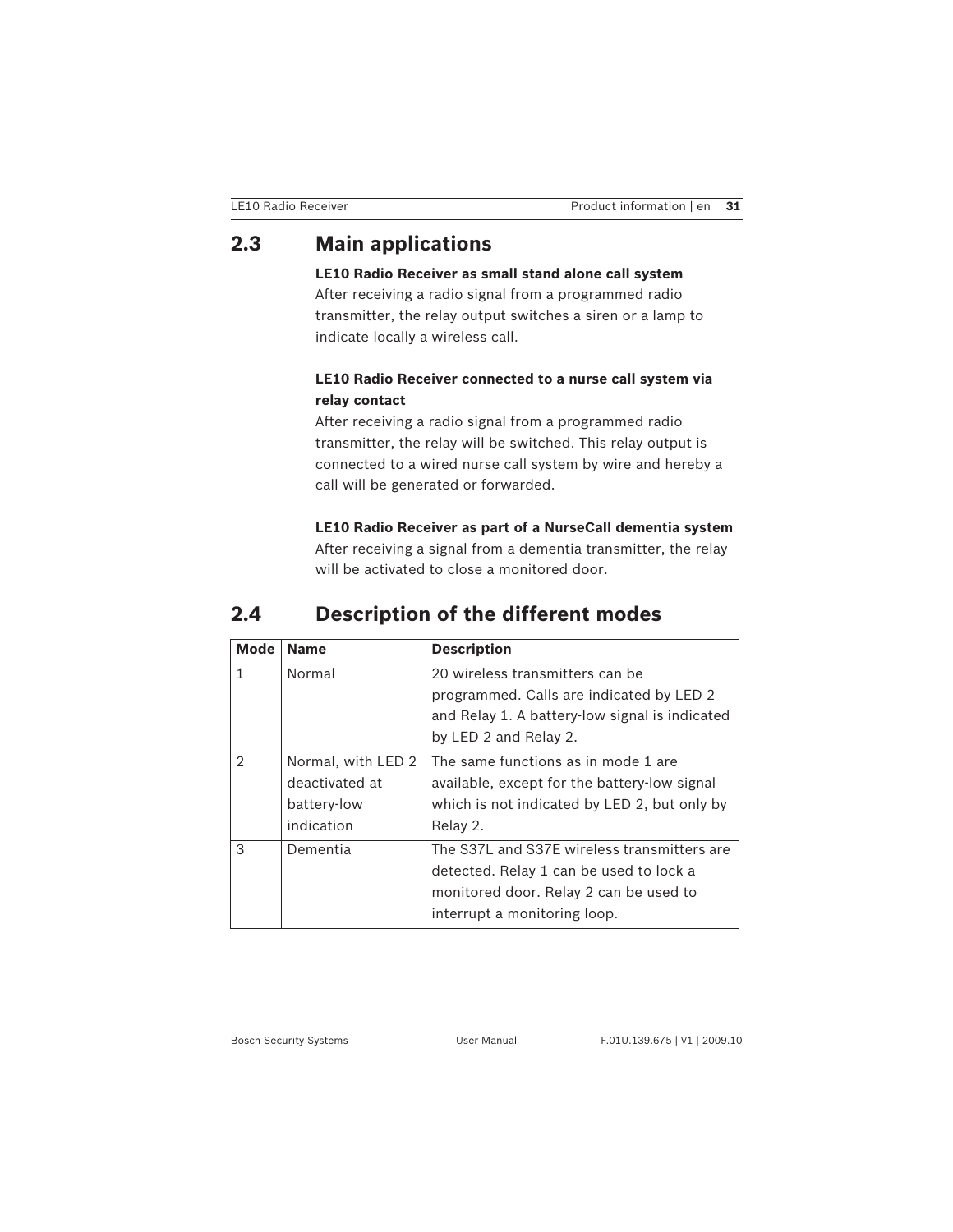**32** en | Product information LE10 Radio Receiver

| <b>Mode</b>    | <b>Name</b>                         | <b>Description</b>                                                                                                                                                                                                                                                                                                                                                                                         |
|----------------|-------------------------------------|------------------------------------------------------------------------------------------------------------------------------------------------------------------------------------------------------------------------------------------------------------------------------------------------------------------------------------------------------------------------------------------------------------|
| 4              | Dementia with<br>Accompany          | This mode allows the LE10 Radio Receiver to<br>be connected to a wired NurseCall system, in<br>which the Accompany function can be<br>implemented. Here the LE10 Radio Receiver<br>will wait 10 seconds after receiving a signal<br>from a S37L transmitter. If it detects a S37E<br>transmitter in this lapse of time, then no<br>alarm is generated. If not, then Relay 1 is<br>activated for 2 seconds. |
| 5              | Remote control                      | 20 wireless transmitters can be<br>programmed. Per sequence, only the same<br>transmitter can switch on and off the Relay1.<br>A battery-low signal is indicated by LED 2<br>and Relay 2.                                                                                                                                                                                                                  |
| 6              | Open receiver                       | No wireless transmitter needs to be<br>programmed. Any transmitter within<br>reception range of the LE10 Radio Receiver<br>can activate the device.                                                                                                                                                                                                                                                        |
| $\overline{7}$ | Open receiver with<br>reduced range | Same functions as in mode 6, but with<br>reduced range. This functionality is designed<br>to improve reception of transmitters located<br>closer to the LE10 Radio Receiver.                                                                                                                                                                                                                               |

 $\mathbf{i}$ 

**NOTICE!** 

Factory setting is Normal mode 1.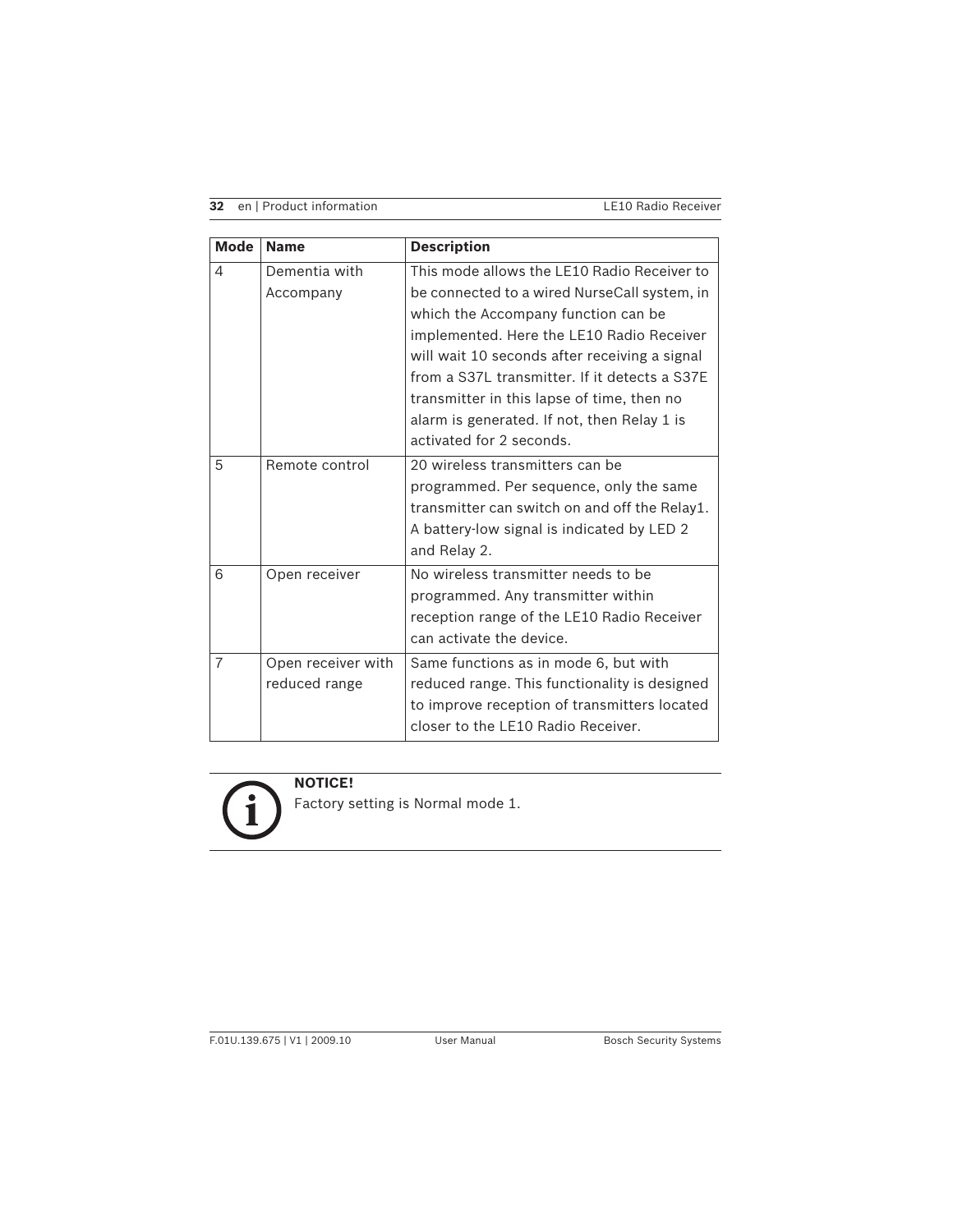# **3 Installation**

# **3.1 Unpacking**

The LE10 Radio Receiver is carefully packed for transportation. The components contained in the box are protected, but should be handled with care. Store the packaging material for further use (storage or transport). In case of defective or missing equipment, do not try to install the LE10 Radio Receiver. Contact immediately your local representative. 1. Take all components out of the box and place the LE10 Radio

Receiver on the working space. 2. Check that the following accessories are delivered: the fixings (2 screws and 2 screw anchors) and this user manual. 3. Check that the LE10 Radio Receiver and its accessories have not been damaged during transportation.

# **3.2 Wall installation**

You can fasten the LE10 Radio Receiver on a smooth wall surface using two screws. Installation cables should be placed inside the cable channels on the bottom of the LE10 Radio Receiver.



**Figure 3.1** Dimensions of the backside of the LE10 Radio Receiver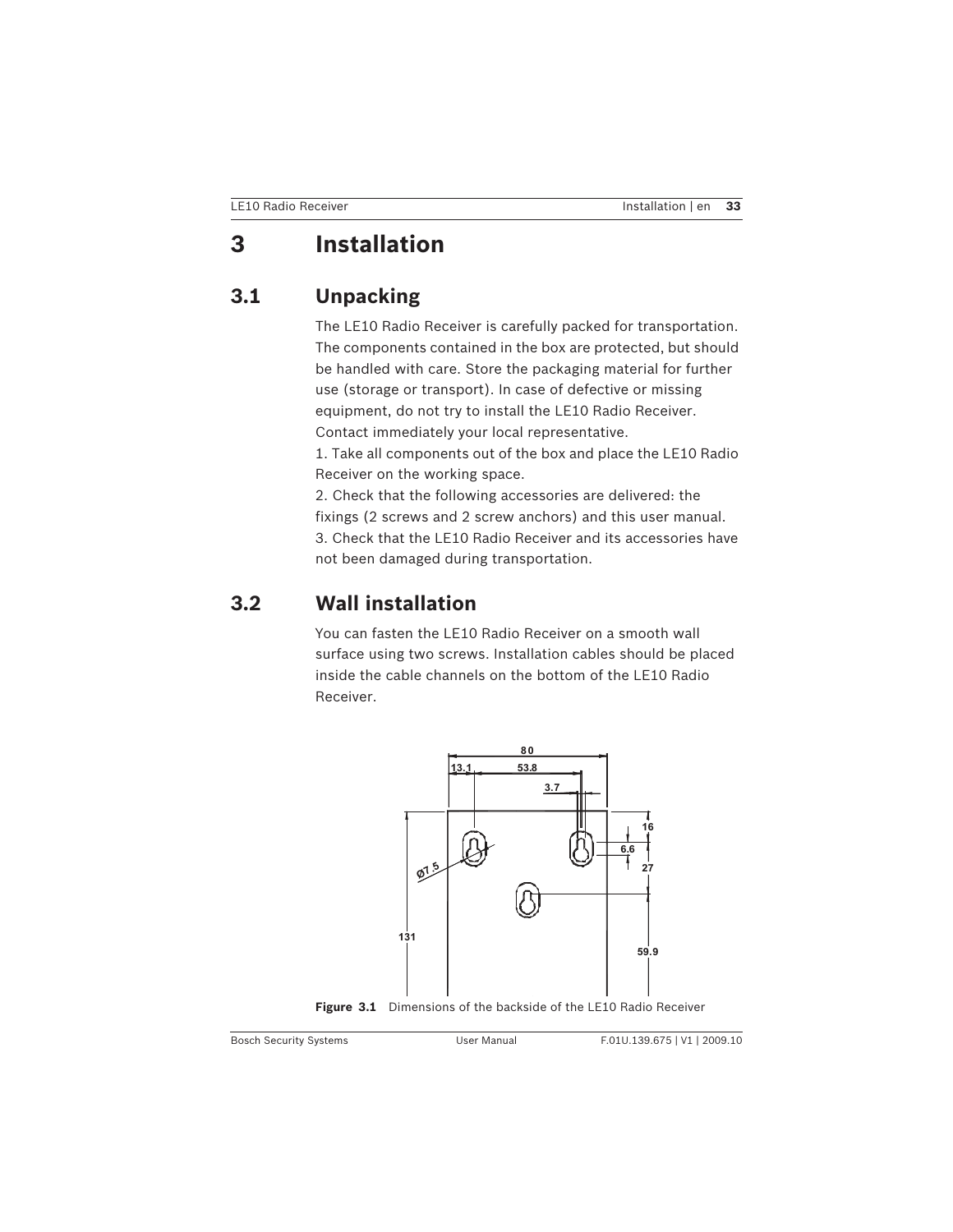# **3.3 Connecting the power supply**

There are two different ways to connect the power supply of the LE10 Radio Receiver. After connection, the LE10 Radio Receiver will be in standby mode.

### **3.3.1 Power supply with the RJ12 power socket**

The LE10 Radio Receiver can be powered by a power supply unit (PSU). The PSU should be plugged in the RJ12 socket on the rear side of the unit and should be easily accessible at any time. See *Section 4.1 Connecting ports, page 35* for access to the socket. See *Section 8 Technical data, page 46* for information about the power supply.

### **3.3.2 Power supply connected to a wired installation**

The LE10 Radio Receiver can be powered by connecting a wired input into poles 1 and 2 of the connection board. See *Section 4.1 Connecting ports, page 35* for information about the power supply.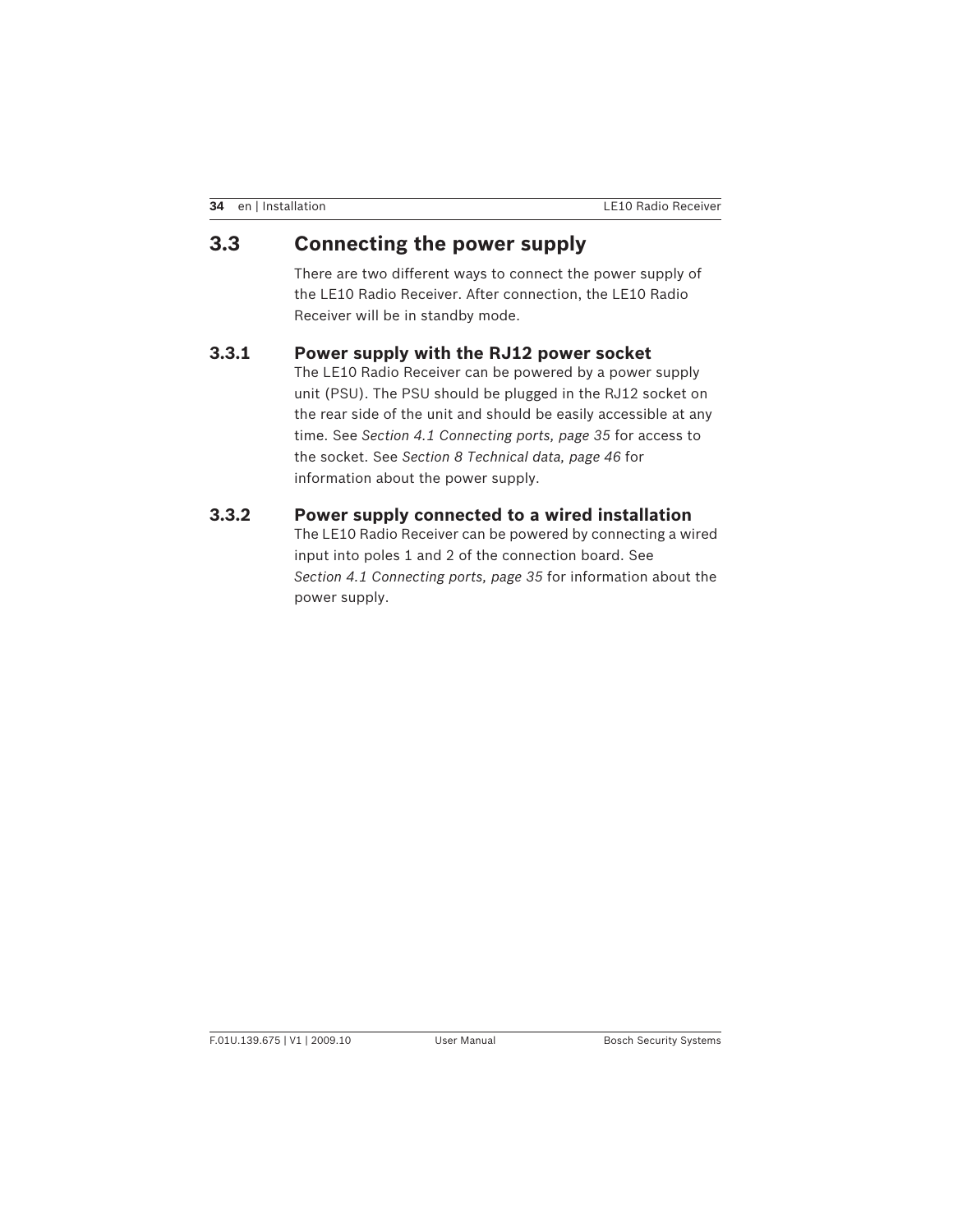# **4 Connection compartment**

# **4.1 Connecting ports**

To open the device:

- hold the LE10 Radio Receiver in one hand, facing you, so that you can see the Bosch logo and the two LEDs.
- grab the connection compartment housing with the other hand and slide it towards you.
- you can now see the components as in the following illustration:







The standby conditions of Relay 1 and Relay 2 are as shown in this illustration.

Bosch Security Systems User Manual F.01U.139.675 | V1 | 2009.10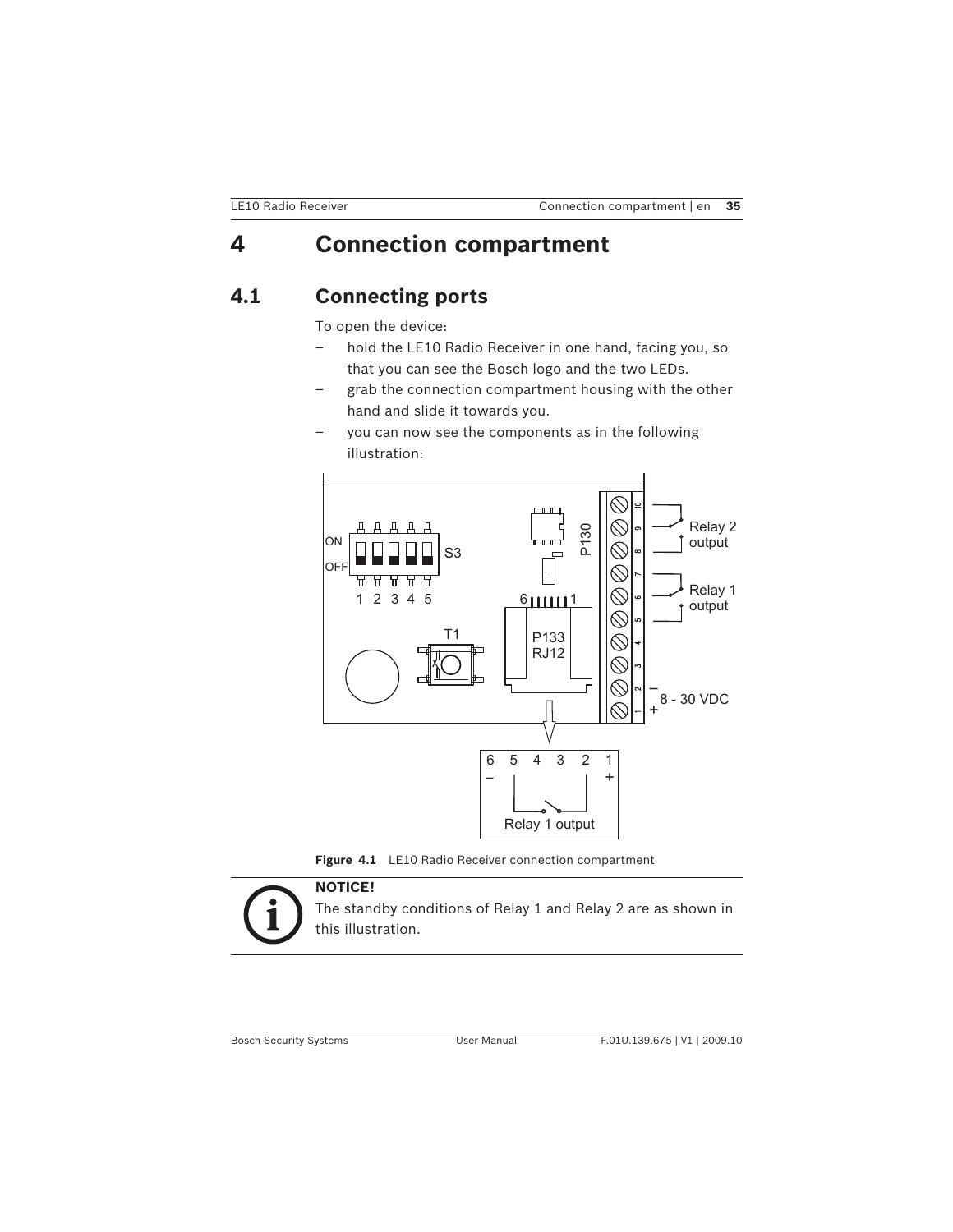# **4.2 Mode selection**

Modes 1 to 7 can be selected by operating switches 1 to 3 of the 5-digits micro switch S3. Switches 4 and 5 must be set to **off**.



## **CAUTION!**

After selecting the mode, disconnect the power supply and connect it again.

| <b>Mode</b>    | <b>Description</b>                                                  | <b>Switch</b> | <b>Switch</b> | <b>Switch</b> |
|----------------|---------------------------------------------------------------------|---------------|---------------|---------------|
|                |                                                                     | 1             | $\mathbf{2}$  | З             |
| 1              | Normal mode                                                         | off           | off           | off           |
| $\overline{2}$ | Normal mode, with LED 2<br>deactivated at battery-low<br>indication | on            | off           | off           |
| 3              | Dementia mode                                                       | off           | on            | off           |
| $\overline{4}$ | Dementia with Accompany<br>mode                                     | on            | on            | off           |
| 5              | Remote control                                                      | off           | off           | on            |
| 6              | Open receiver                                                       | on            | off           | on            |
| $\overline{7}$ | Open receiver with reduced<br>range                                 | off           | on            | on            |

# **NOTICE!**

Factory setting is all switches set to **off**.

## **4.2.1 Mode indication after power on**

When the power supply is connected to the LE10 Radio Receiver, the LED 1 will light up permanently for 2 seconds. Afterwards, the device will display the current mode through the LED 1, by blinking as many times as the number of the mode. LED 1 will then light up permanently. For example, in mode 2, the LED 1 will blink green twice.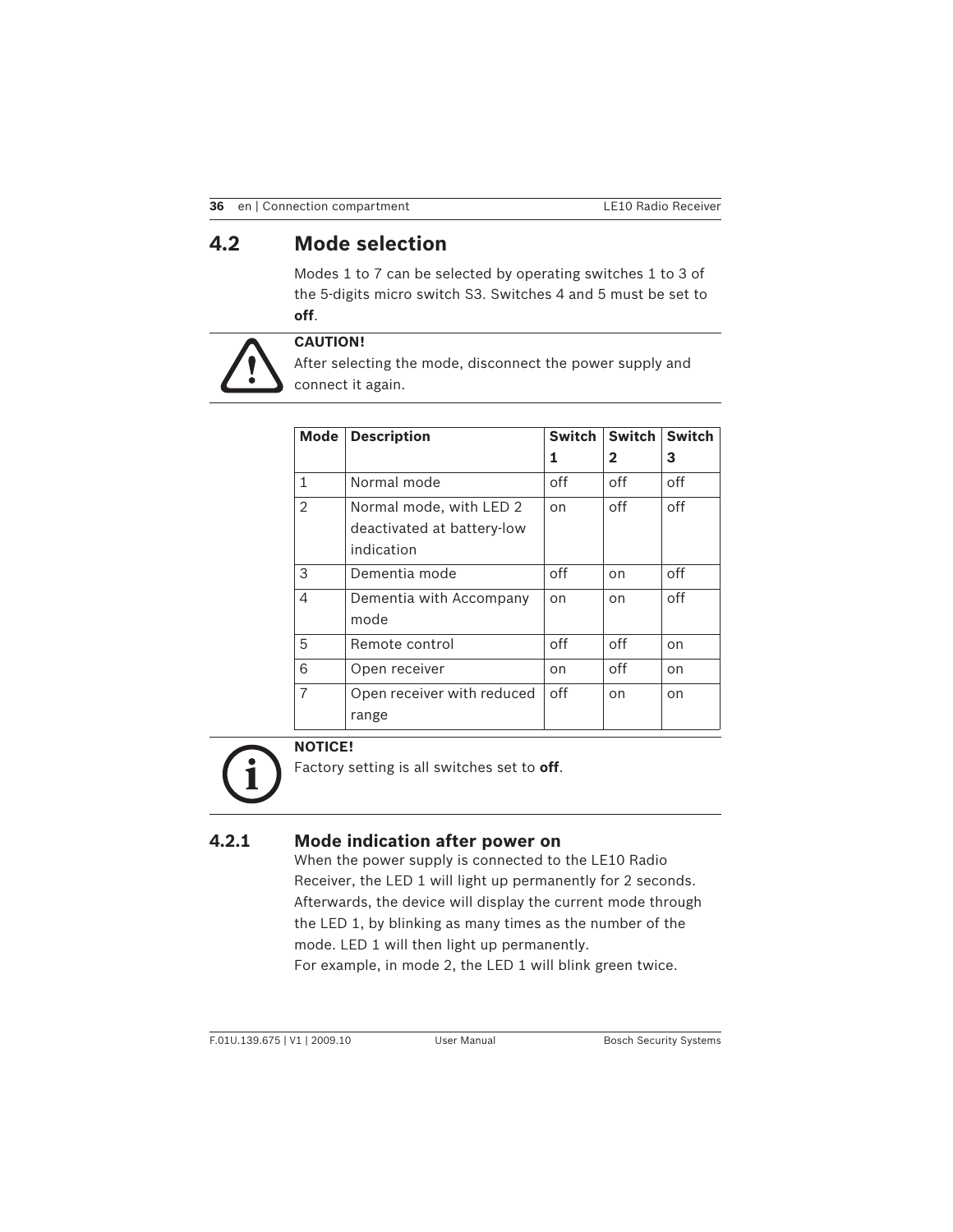# **5 Programming**

# **5.1 Enter programming mode**

To enter programming mode, press simply button T1 for the desired time. See *Section 4.1 Connecting ports, page 35*.

### **NOTICE!**

Both relays will not be activated in the programming mode.

# **5.2 Program a transmitter in modes 1, 2 or 5**

**NOTICE!** 

Per programming sequence only one transmitter can be matched. You can program up to 20 transmitters.

#### **To start programming**

– Press button T1 for min. 1 second and max. 3 seconds.

#### **Device behavior**

- LED 1 stays permanently green.
- LED 2 blinks red slowly for maximum 30 seconds.

Within these 30 seconds, activate the transmitter that you want to match, the following behavior should be observed:

LED 1 and LED 2 blink alternating green-red for 6 seconds. This indication confirms that the transmitter is programmed.

- If the transmitter is already programmed, then LED 2 blinks fast for 6 seconds after activating the transmitter.
- If 20 transmitters are already programmed, then LED 2 blinks fast for 10 seconds directly after activating the button T1 between 1 and 3 seconds.

You can repeat the sequence with another transmitter.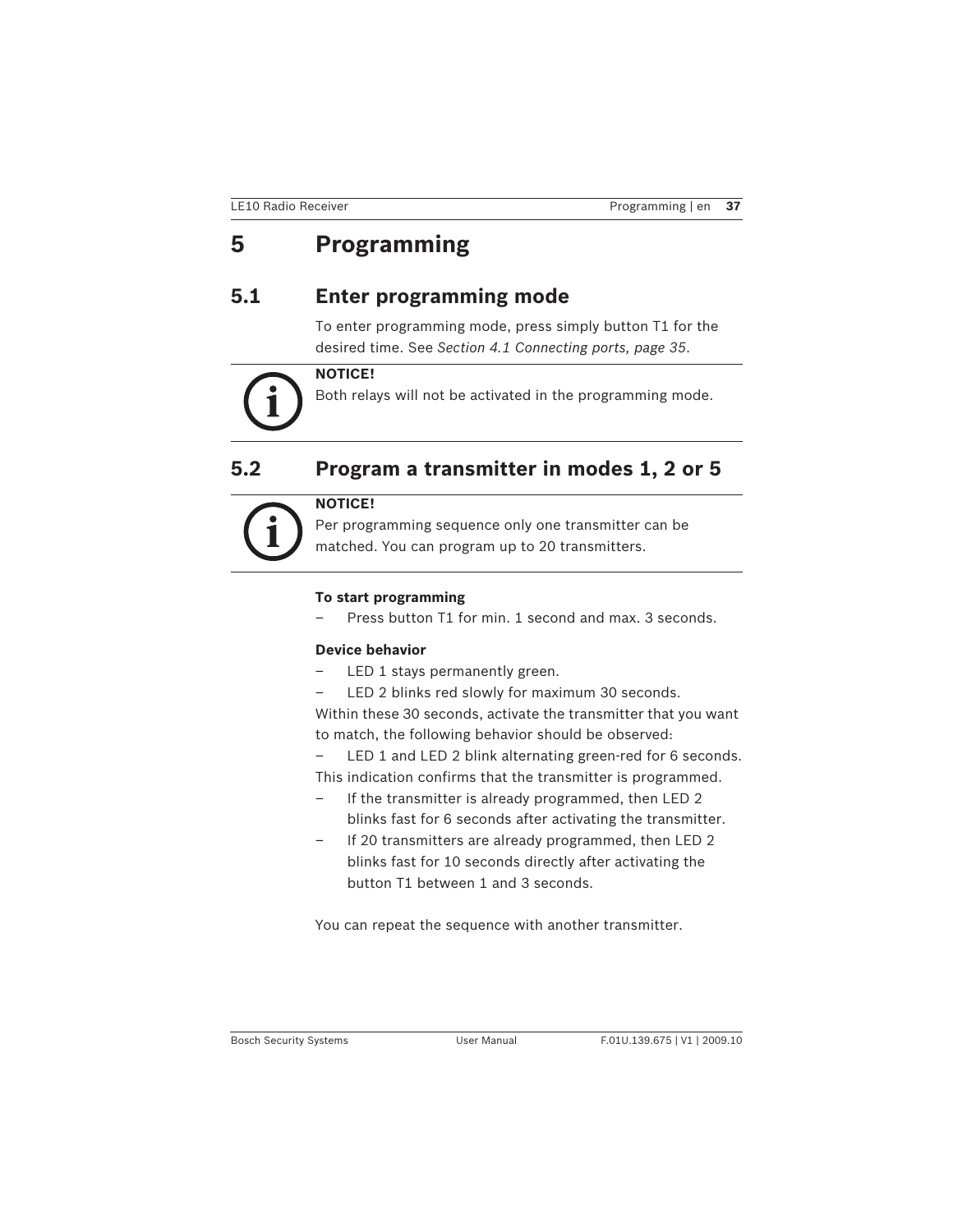# **5.3 Delete a transmitter**

### **NOTICE!**

Per sequence only one transmitter can be deleted.

#### **To start deleting:**

Press button T1 for min. 5 seconds and max. 10 seconds.

#### **Device behavior**

- LED 1 stays permanently green, then after 5 seconds blinks fast 5 times.
- LED 2 stays off and then blinks for 30 seconds.

Within these 30 seconds, activate the transmitter that you want to delete, the following behavior should be observed:

- LED 1 stays permanently green.
- LED 2 stays permanently red for 5 seconds and then turns off.

This indication confirms that the transmitter is deleted. You can repeat the sequence with another transmitter.

## **5.4 Delete all transmitters**

#### **To start deleting**

– Press button T1 for minimum 20 seconds and maximum 40 seconds.

#### **Device behavior**

- LED 1 stays permanently green, then after 5 seconds, blinks fast 5 times. After 20 seconds, LED 1 will blink for 20 seconds.
- At that moment, LED 2 lights up permanently red for 5 seconds then turns off.

This indication confirms that all transmitters are then deleted.



**NOTICE!** 

If button T1 is pressed longer than 40 seconds, then the LE10 Radio Receiver will jump out of the programming mode.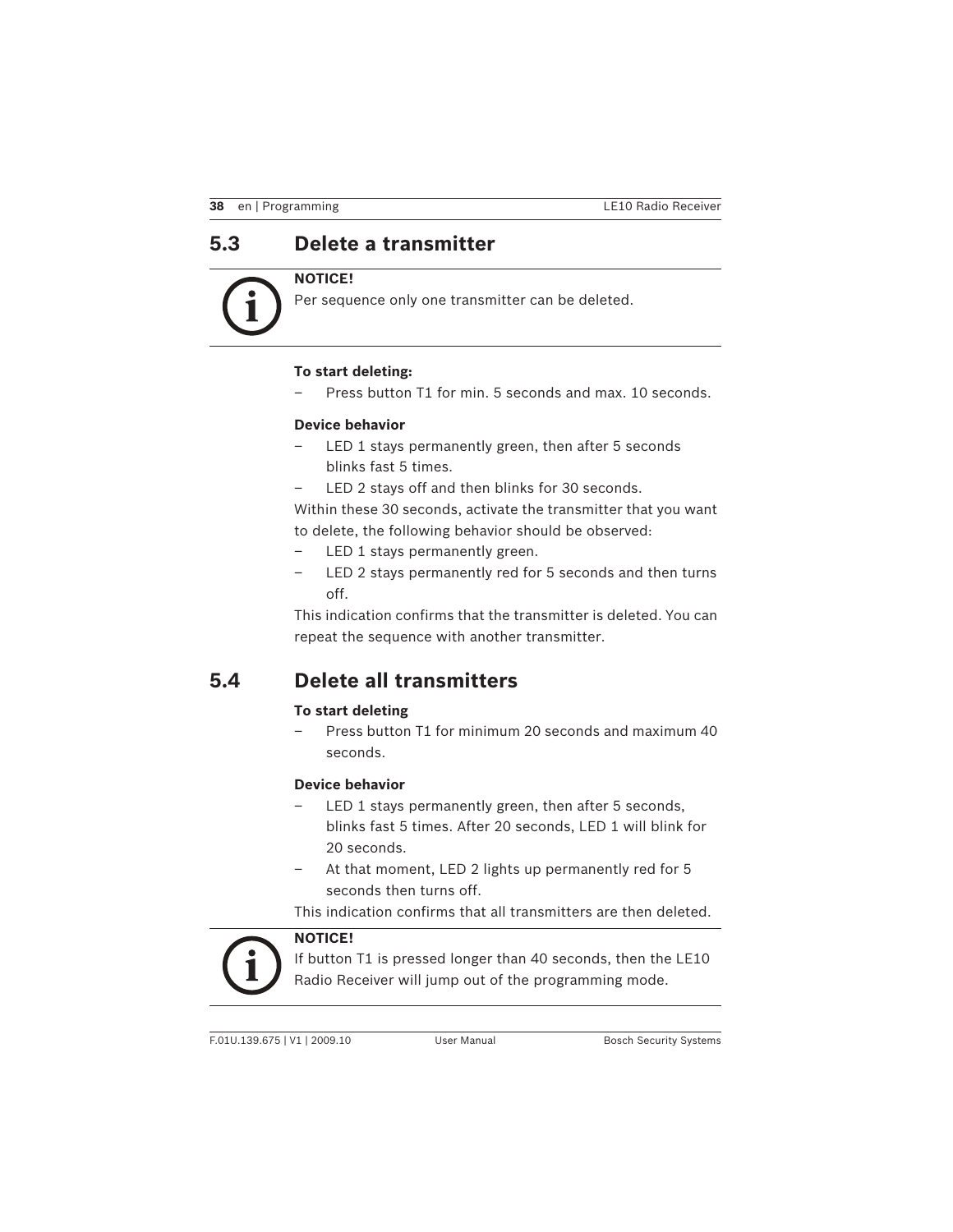# **5.5 Program a door address in modes 3 or 4**

You can program a door address stored in a S37L Wristband Transmitter with Locating function, in modes 3 or 4.

### **NOTICE!**

A door address must be stored beforehand in a S37L Wristband Transmitter with Locating function.



### **NOTICE!**

Only one door address of a S37L Wristband Transmitter with Locating function can be matched in the LE10 Radio Receiver.

#### **To start programming**

– Press button T1 min. 1 second and max. 3 seconds.

#### **Device behavior**

- LED 1 stays permanently green.
- LED 2 blinks red slow for max. 30 seconds.
- Activate the S37L Wristband Transmitter, which you desire to match, before the end of the 30 seconds.
- Upon activating the transmitter, LED 1 and LED 2 blink alternating green-red quick for 6 seconds.

This indication confirms that the door address in S37L

Wristband Transmitter is matched in the LE10 Radio Receiver.



### **CAUTION!**

When a new door address stored in a S37L Wristband Transmitter is programmed, it overwrites the current door address.

### **5.5.1 Programming in modes 6 or 7**

It is neither possible nor necessary to program a transmitter in modes 6 or 7 (Open Receiver).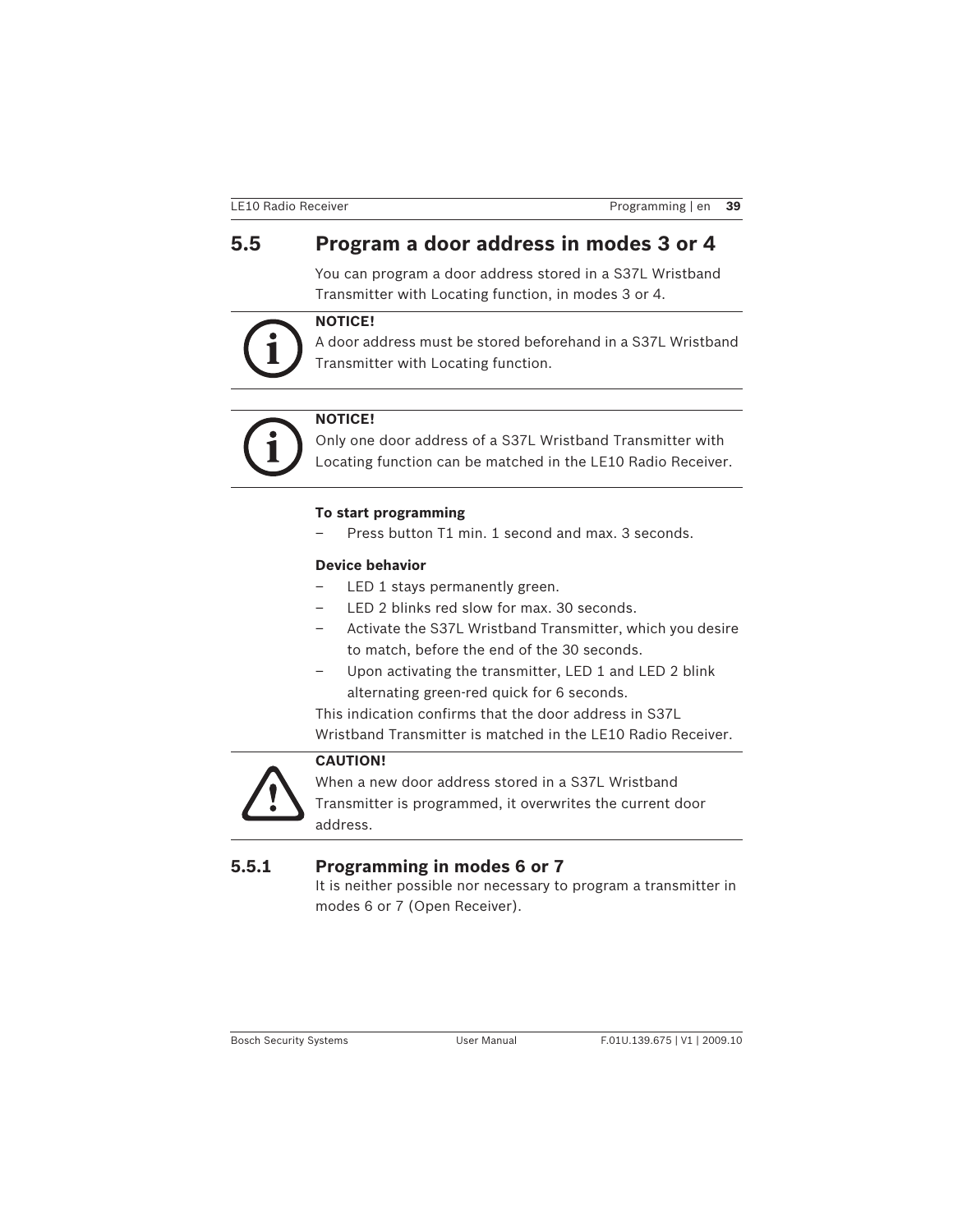# **6 Operation**

# **6.1 Standby mode**

The LE10 Radio Receiver enters standby mode when the power supply is connected. Both relays are off. See *Section 4.2.1 Mode indication after power on, page 36*.

### **6.1.1 Standby with no transmitter programmed**

#### **Device behavior**

- LED 1 stays permanently green.
- LED 2 blinks 3 times red every 10 seconds.

## **6.1.2 Standby with at least one transmitter programmed**

#### **Device behavior**

- LED 1 stays permanently green.
- LED 2 stays permanently off.

## **6.2 Normal mode (modes 1 and 2)**

### **6.2.1 Activation of a transmitter in normal mode**

#### **Device behavior**

– LED 1 stays permanently green.

- When a matched transmitter is activated:
- LED 2 lights up permanently red for 10 seconds.
- Relay 1 switches on for 10 seconds.
- Relay 2 stays off.
- If the same or another matched transmitter is activated within 10 seconds, the alarm will be retriggered for 10 seconds.

#### **Device behavior when a transmitter has a low battery**

- LED 1 stays permanently green.
- When the transmitter is activated:
- LED 2 blinks red twice for 2 seconds, then lights up permanently for 8 seconds. It then blinks once every 10 seconds.
- Relay 1 switches on for 10 seconds.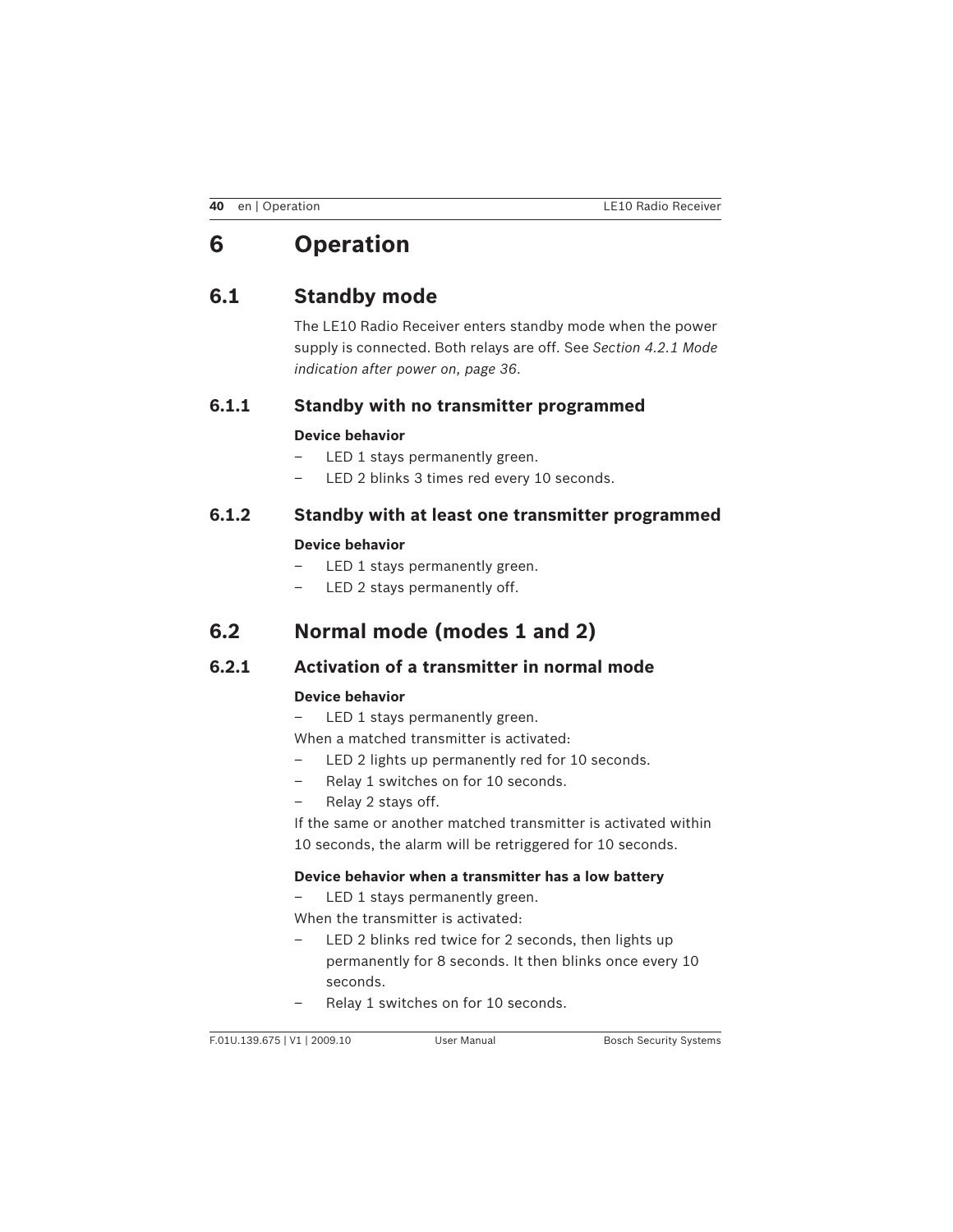– Relay 2 switches on permanently until the battery is replaced and the transmitter is activated again.



#### **NOTICE!**

In normal mode 2, LED 2 is deactivated regarding battery-low indication and will not blink every 10 seconds.

#### **Device behavior when the battery is replaced in a transmitter**

LED 1 stays permanently green.

When the transmitter is activated:

- LED 2 stops blinking every 10 seconds, and lights up permanently red for 10 seconds.
- Relay 1 switches on for 10 seconds.
- Relay 2 switches off.

# **6.3 Dementia (mode 3)**

### **6.3.1 Activation of a S37L Wristband Transmitter**

#### **Device behavior**

– LED 1 stays permanently green.

When a S37L transmitter is activated:

- LED 2 lights up permanently red for 7 seconds.
- Relay 1 switches on for 7 seconds.

1 second after Relay 1, Relay 2 switches on for 3 seconds. The procedure is repeated if a S37L transmitter is activated again.

#### **Device behavior when a S37L transmitter has a low battery**

LED 1 stays permanently green.

When the S37L transmitter is activated:

- LED 2 blinks red twice for 2 seconds and then lights up permanently red for 5 seconds.
- Relay 1 and Relay 2 behave as above.

### **6.3.2 Detection of a S37E Wristband Transmitter alone**

#### **Device behavior**

LED 1 stays permanently green.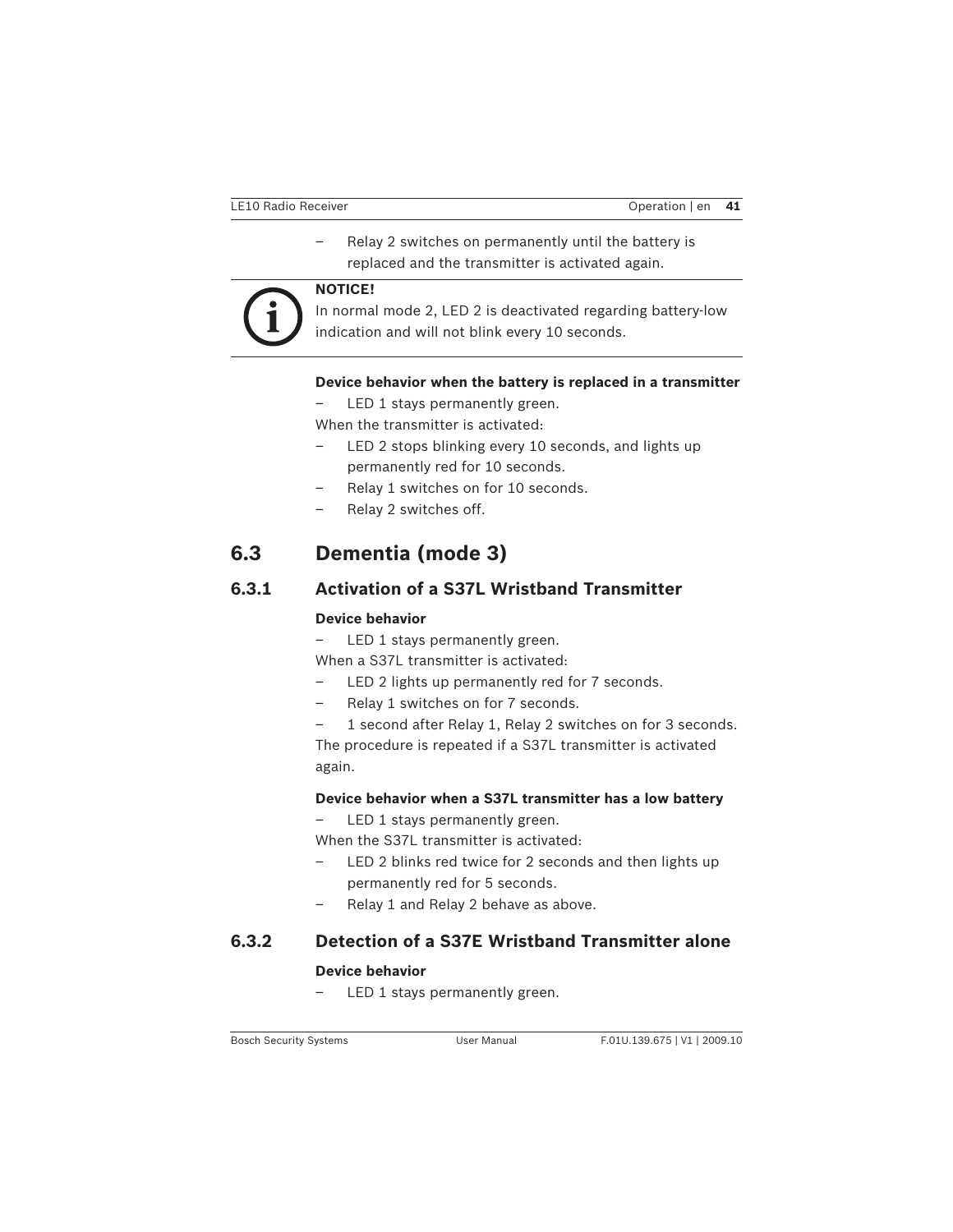When a S37E transmitter is detected:

- LED 2 lights up permanently red for 30 seconds.
- Relay 1 stays off for 30 seconds.
- Relay 2 switches on for 25 seconds.

During these 30 seconds, all radio reception is fully blocked. This allows a person wearing the S37E to cross the monitored area without generating an accompany signal.

### **6.3.3 Detection of a S37L Wristband Transmitter with a S37E Wristband Transmitter nearby**

#### **Device behavior**

LED 1 stays permanently green.

When a S37L transmitter and a S37E transmitter are detected by the monitored area:

- LED 2 lights up permanently red.
- Relay 1 switches on until the S37E transmitter is detected.

1 second after Relay 1, Relay 2 switches on for 3 seconds.

When the S37E transmitter sends its signal (approx. 4 seconds after the S37L):

- LED 2 lights up permanently red for 30 seconds.
- Relay 1 switches off for 30 seconds.
- Relay 2 stays on for another 25 seconds.

After the detection of the S37E transmitter, all radio reception is fully blocked during 30 seconds. This allows a person wearing the S37E transmitter to accompany a person wearing the S37L transmitter through the monitored area without generating an accompany signal.

# **6.4 Dementia with Accompany (mode 4)**

## **6.4.1 Activation of a S37L Wristband Transmitter**

#### **Device behavior**

– LED 1 stays permanently green.

When a S37L transmitter is activated, a 10-second time slot starts.

If, during these 10 seconds, a S37E transmitter is detected:

– There is no change of the LEDs and the relays.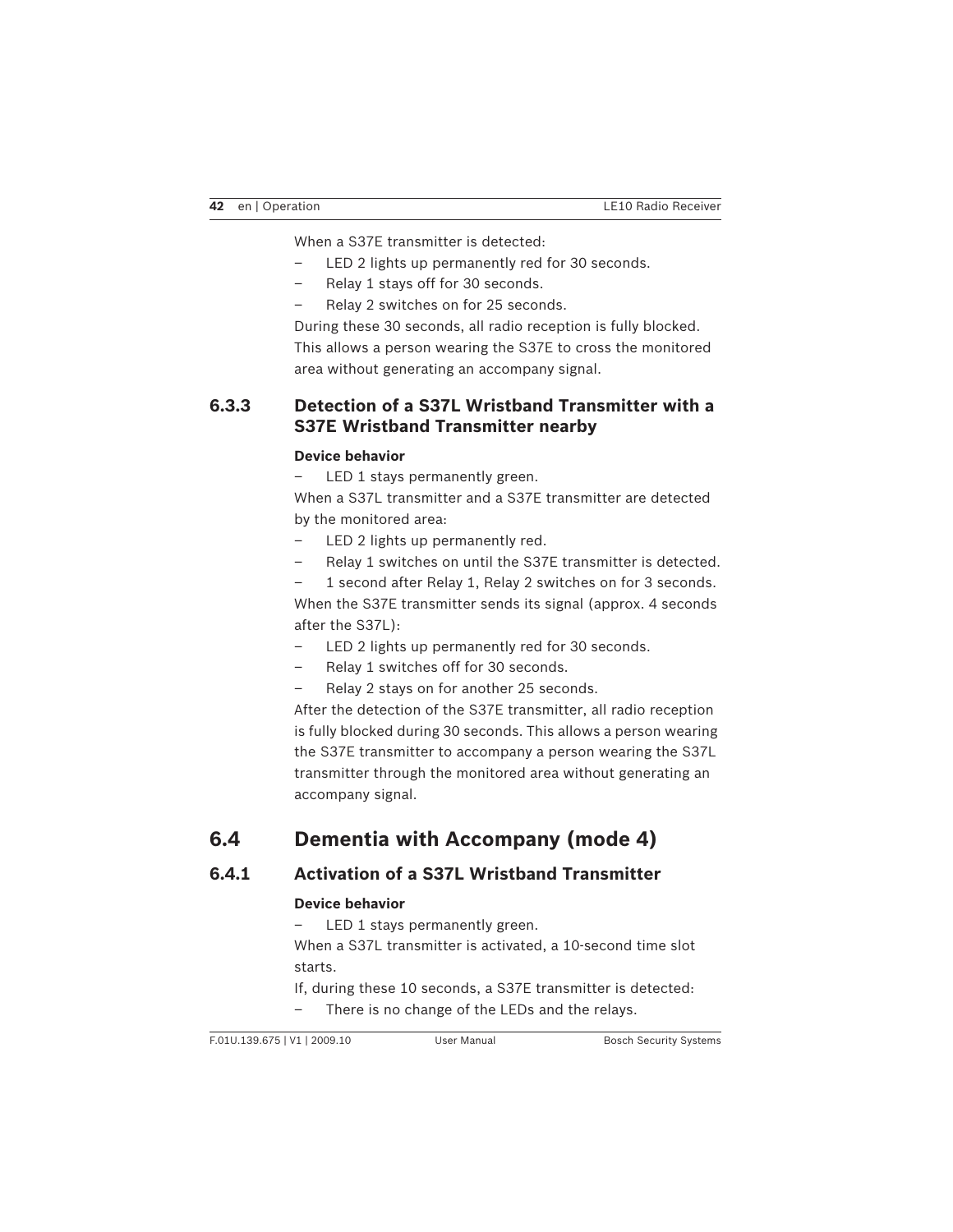If, during these 10 seconds, no S37E transmitter is detected:

- LED 2 lights up red for 2 seconds.
- Relay 1 switches on for 2 seconds.
- Relay 2 stays off.

### **NOTICE!**

In mode 4, there is no battery-low indication.

# **6.5 Remote control (mode 5)**

## **6.5.1 Activation of a programmed transmitter**

#### **Device behavior**

- LED 1 stays permanently green.
- LED 2 lights up red.
- Relay 1 switches on.
- Relay 2 stays off.

When the same transmitter is activated again:

- LED 2 turns off.
- Relay 1 switches off.



### **NOTICE!**

No other transmitter is able to switch the Relay 1 off, when it has been already switched on by a transmitter.

## **6.5.2 Activation of a programmed transmitter with a battery-low message or with a new battery**

The behavior of the device is the same as in *Section 6.2.1 Activation of a transmitter in normal mode, page 40*.

# **6.6 Open receiver (modes 6 and 7)**

### **6.6.1 Activation of a transmitter in the reception range**

#### **Device behavior**

- LED 1 stays permanently green.
- LED 2 lights up red for 10 seconds.
- Relay 1 switches on for 10 seconds.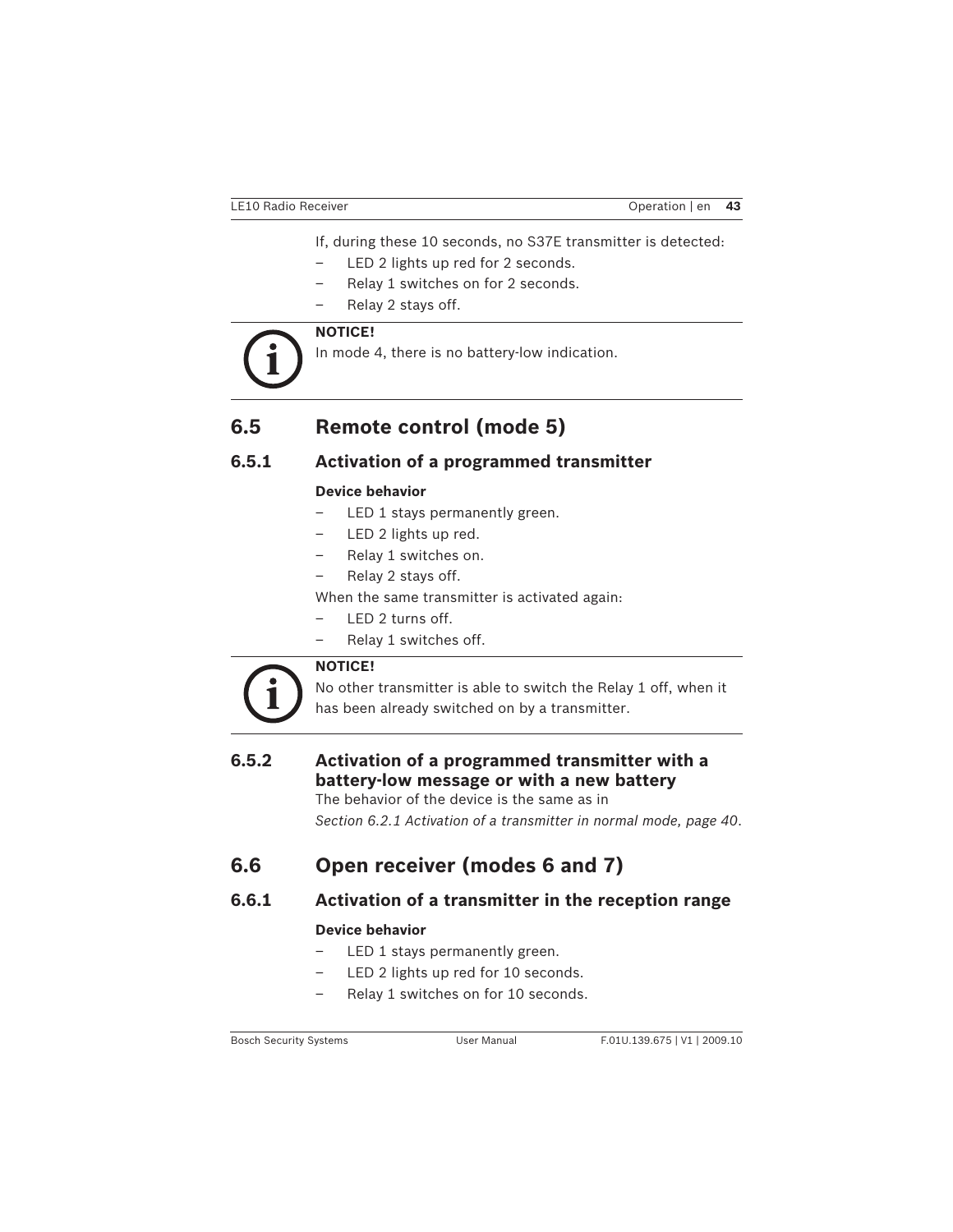– Relay 2 switches on for 2 seconds.

Activation of any transmitter during these 10 seconds will retrigger the procedure.

### **NOTICE!**

In these two modes, there is no battery-low indication.

# **6.7 Daily messages in modes 1, 2 or 5**

### **6.7.1 Daily message with battery-low signal**

#### **Device behavior**

LED 1 stays permanently green.

Upon receiving a daily message with battery-low signal:

- LED 2 blinks red every 10 seconds.
- Relay 1 stays off.
	- Relay 2 switches on, until the battery is changed.

When the battery is changed, LED 2 and Relay 2 switch off if a daily message or a transmitter activation is detected.



In Normal mode 2, LED 2 is deactivated regarding battery-low indication and will not show any indication.

### **6.7.2 Reset of a battery-low indication with button T1**

#### **Device behavior**

- LED 1 stays permanently green.
- LED 2 is already blinking red every 10 seconds.

Upon pressing button T1 min. 1 second, there is a reset of the battery-low indication:

- LED 2 turns off.
- Relay 2 switches off.

#### **NOTICE!**

If you disconnect and reconnect the power supply, the batterylow indication will be reset as well.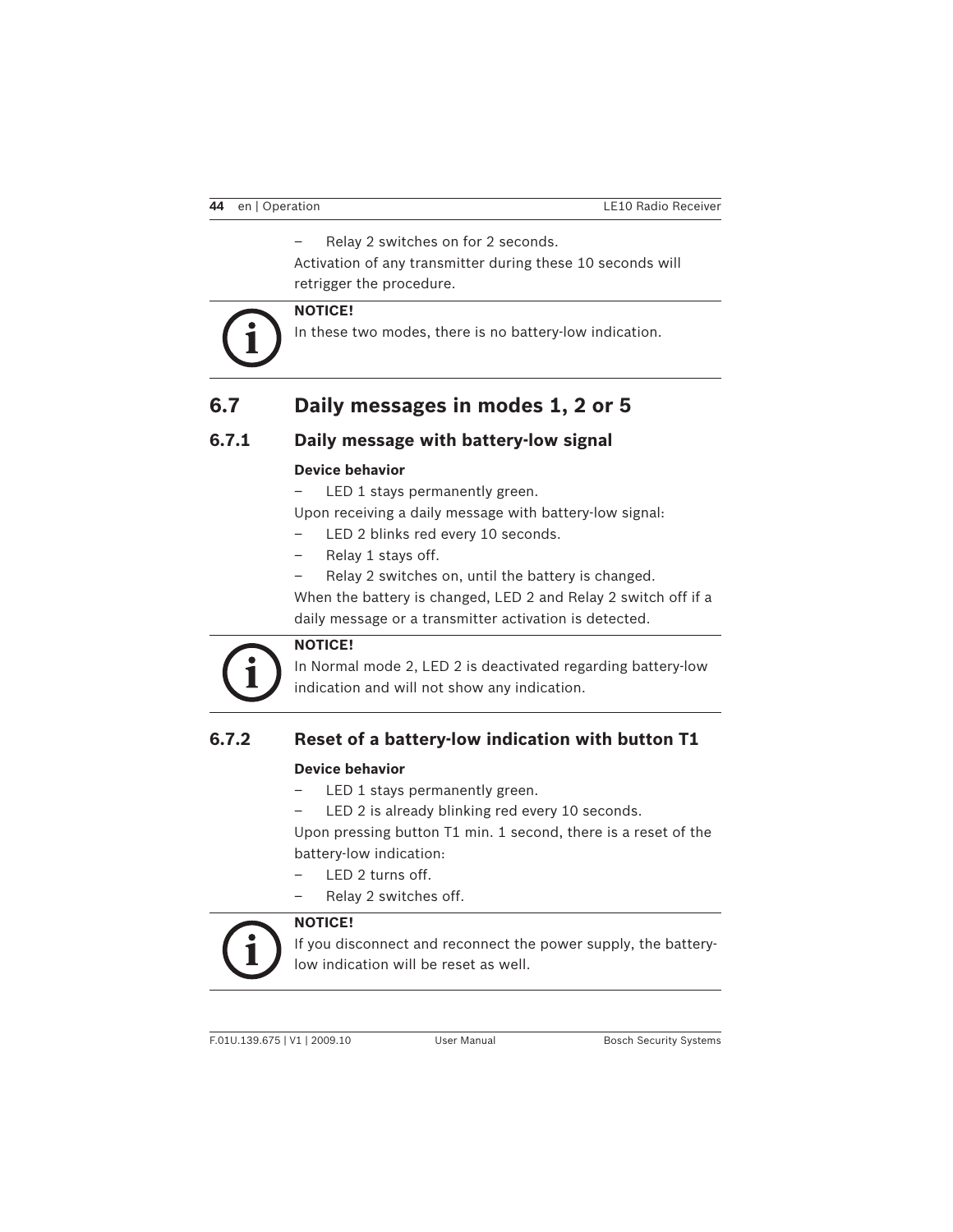# **7 Maintenance**

# **7.1 Cleaning**

Avoid using cleaning products, cleansers or detergents. Wipe off your LE10 Radio Receiver occasionally with a dry cloth.

## **7.2 Storage conditions**

## **7.2.1 Short term storage**

Store the unwrapped LE10 Radio Receiver in a room, protected against direct sunlight, moisture and dust.

## **7.2.2 Long term storage**

Store the LE10 Radio Receiver in its original packing material in a storage room, with the power supply removed and protected against direct sunlight, moisture and dust.

# **7.3 Disposal**

The LE10 Radio Receiver is marked with a crossed-out wastebasket symbol. This means that, at the end of its useful lifespan, the product shall be disposed separately from ordinary household wastes in accordance to the EU Directive 2002/96/ EC. The product and its accessories shall be delivered to an appropriate collection facility that will permit recycling, treatment and environmentally compatible disposal. This will prevent negative impact on the environment and human health and promotes the recycling of materials. For more information on available collection facilities, contact

your local waste collection service or your local representative.